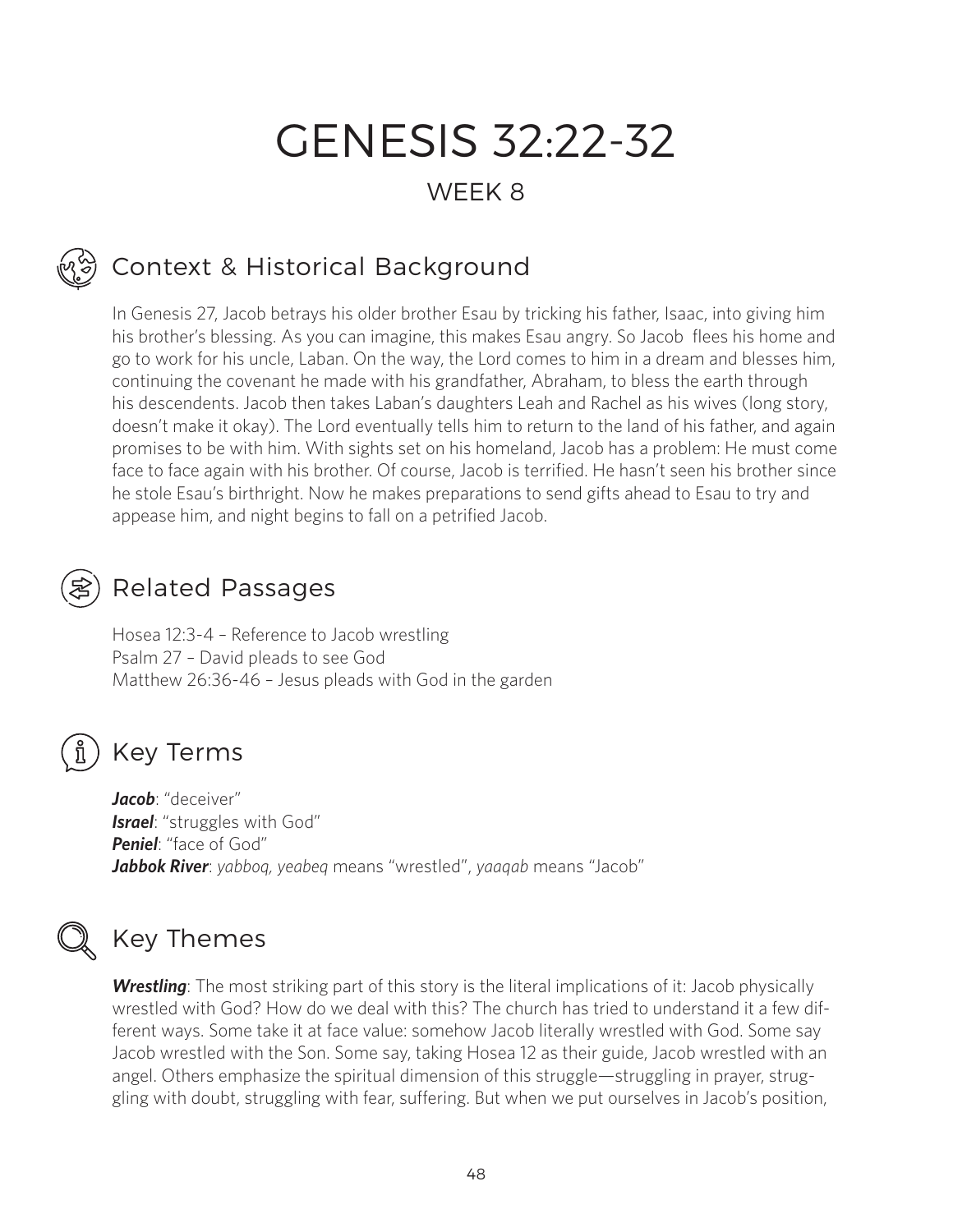what does it mean for *us* to wrestle with God? That's the takeaway here.

Like Jacob, we face trials. We sin and suffer and doubt and worry. And just as Jacob wrestles, we should wrestle, too. Christ wrestled in the garden because of his suffering. Scripture invites us to wrestle with our doubts (Mark 9:24). We are called to a life of persistent prayer and petition, the kind we see in Matthew 15:21-28 with a Canaanite woman determined to have the Lord heal her daughter. *That's* how we wrestle with God. There are times when things don't go our way. Or times when we cry out to God for direction and the answers don't come. There are times when sin dominates our life. We can either draw back and continue living a life reading and learning about God, or we can meet him. Like with Jacob, wrestling with God won't mean we come away uninjured or unchanged. Wrestling with God may hurt—killing sin always does, being told no does—but it will heal us. A life with God sometimes means *wrestling with him* through the tough circumstances and questions in life.

*New Name*: Jacob was given a new name, Israel. Based on the meanings of both of these names, we can see beyond a name change to a change in character. Jacob, "deceiver," is changed through the process of "struggling with God" and seeing him face to face. The change in name signals a new acknowledgement of his weakness and reliance on God. And it's this name which is passed on as the name of God's people—Israelites, not Jacobites. Not differing from Jacob, they will also struggle in their relationship with God in an effort to rely on their own knowledge and strength. And from that Israel comes true Israel, God's church, the Israel of faith (Romans 9:4-8).

A new name also has signified a new standing or position historically. When monarchs come to the throne, they take a new name. The same was true of Augustus (previously Octavius). This is the case all over Scripture (Abraham, Peter, Paul, etc.). This may also explain the strange reason in Philippians 2:9 God grants Christ a new name. Historically Christians have adopted the practice by giving a new "Christian name" at baptism or ordination.

*Clinging to God*: When Jacob goes from fighting with God to clinging to him, he receives his blessing. The first time Jacob got his blessing, he did it his own way, through deception (Genesis 27:36). But now he pleaded with God for it. When we choose to embrace the truth in God's word and cling to it, sometimes in spite of our present circumstances, something happens. Proverbs 3:18 says the wisdom of God "is a tree of life to those who lay hold of her; those who hold her fast are called happy." When Jacob holds fast, he leaves having seen God's face and his life is marked as one who has been with the Lord.

### Quotes & Illustrations

*"Have you heard God's blessing in your inmost being? Are the words, 'You are my beloved child, in whom I delight' an endless source of joy and strength? Have you sensed, through the Holy Spirit, God speaking to you? That blessing—the blessing through the Spirit that is ours through Christ—is what Jacob received, and it is the only remedy against idolatry. Only that blessing makes idols un-*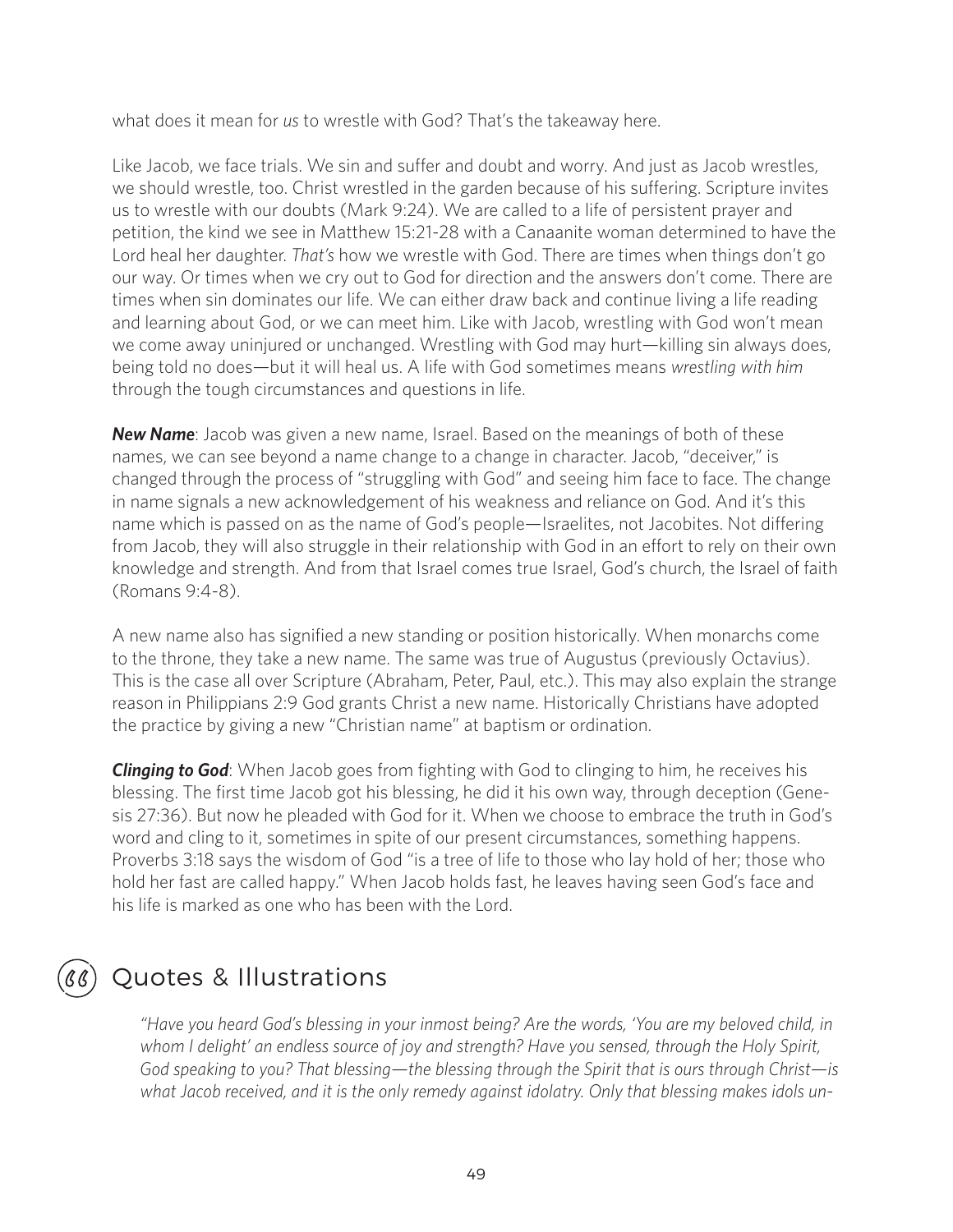*necessary. As with Jacob, we usually discover this only after a life of 'looking for blessings in all the wrong places.' It often takes an experience of crippling weakness for us to finally discover it. That is why so many of the most God-blessed people limp as they dance for joy."* 

### TIM KELLER

*"Jesus wants us to struggle with him in our afflictions and troubles, not abandon him. He wants us to cling to him as Jacob clung to his divine opponent after his hip was touched and he developed a limp."* 

### TREMPER LONGMAN

*"For we do not fight against him, except by his own power, and with his own weapons. For he, having challenged us to this contest, at the same time furnishes us with means of resistance, so that he both fights against us and for us... We may truly and properly say, that he fights against us with his left hand, and for us with his right hand."* 

### JOHN CALVIN

## Three Main Points

- 1. We were created to hold fast to God. God blesses those who cling to him as their source.
- 2. When we face sin, doubt, sufferings, we wrestle with God and he has compassion on us.
- 3. Jesus wants us to seek his face (Psalm 27) and this deepens our faith and even marks our lives as one lived *with* him.

### Discussion Questions

- Why do you think God inspired this story to be included in Scripture? What do we see most clearly in this chapter that we might miss elsewhere?
- What do we learn about Jesus in this passage? What do we learn about people in this passage?
- Who are some other people in Scripture who had their names changed? What is significant about name changes?
- How does Jacob come away from wrestling with God with only a limp? Surely it isn't that God couldn't win the wrestling match? What does this say about God? (He has compassion on us as we wrestle with him. So where have you seen that compassion with God as you've wrestled with doubt or suffering?)
- What does it actually look like to cling to God? Avoid "general" answers here. Think of the actual moment you're living in and what clinging to God in that looks like.
- Have you experienced a season of doubt or questioning and through the striving, seen/ known him more deeply?
- How can we live in to our new name as sons and daughters of the Father?
- In what ways do we "wrestle with God?" (in doubt, in prayer, etc.) What are we actually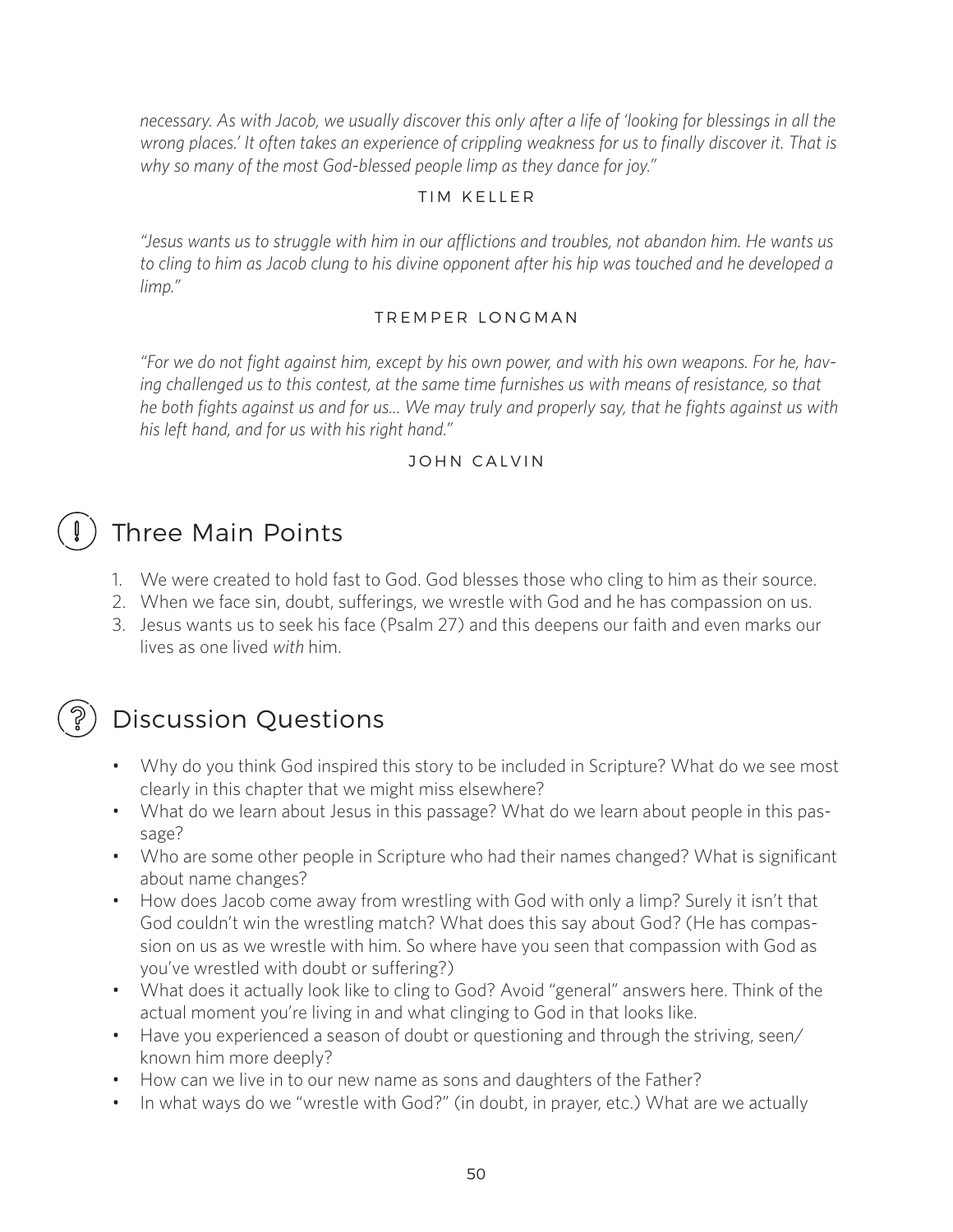wrestling with, and to what end?

- In what areas are you wrestling, that the Lord wants to meet with you there? Trusting God with school/future plans? Wanting answers and not hearing anything on His end? Dealing with the loss of a loved one? That relationship not turning out like we expected? Etc.
- Or what have you wrestled with in the past? Did you wrestle *with* him or pull away and how did that affect the outcome of your faith?
- Are you insisting on pursuing life your own way, or are you clinging to God? How can we identify which of these approaches we're taking?
- What does it look like to wrestle with God and overcome? What does this do to our character, our faith?
- How do you practically wrestle *with* God through the tough seasons?
- Do you have trouble believing God wants to meet with you, especially in the difficult seasons? Why or why not?

### Application & Practice

*Wrestle with Doubt*: We all either have, will, or are currently wrestling with some situation beyond our control. God doesn't want us to shy away from tough questions or difficult situations. Write out what you're frustrated with, suffering through, or doubting. Spend time telling these things to God, and listen for his voice. Find a Psalm which aligns with your situation and pray it.

**Wrestle in Prayer**: Pray through Psalm 27 every week night this week. Pay close attention to verse 8.

**Journal** your heart's response to the Lord drawing close to you, calling to you: "Seek my face."

*Clinging*: Many times, practicing gratitude even when we don't necessarily feel it can draw us closer to God's heart and into fellowship with him. Find time this week to list all the blessings you see around you, no matter how small. Make a list and pray through it 2-3 times this week.

Katie Majors, a missionary in Africa, after having to return one of her adopted daughters to her birth mother, was struggling in the aftermath to cling to Jesus through it. She began writing down every little blessing she saw around her on sticky notes and posted them all along her walls: "Gratitude brought me into communion with God. Here God completely redefined His beauty for me. This beauty came in His presence with me even before the happy ending was there, even if my vision of the happy ending never came true."

### Going Deeper

Kyle Idleman: "The Gift of Desperation: Fighting for God's Blessing" https://www.youtube.com/watch?v=yMwHo8BQU7E